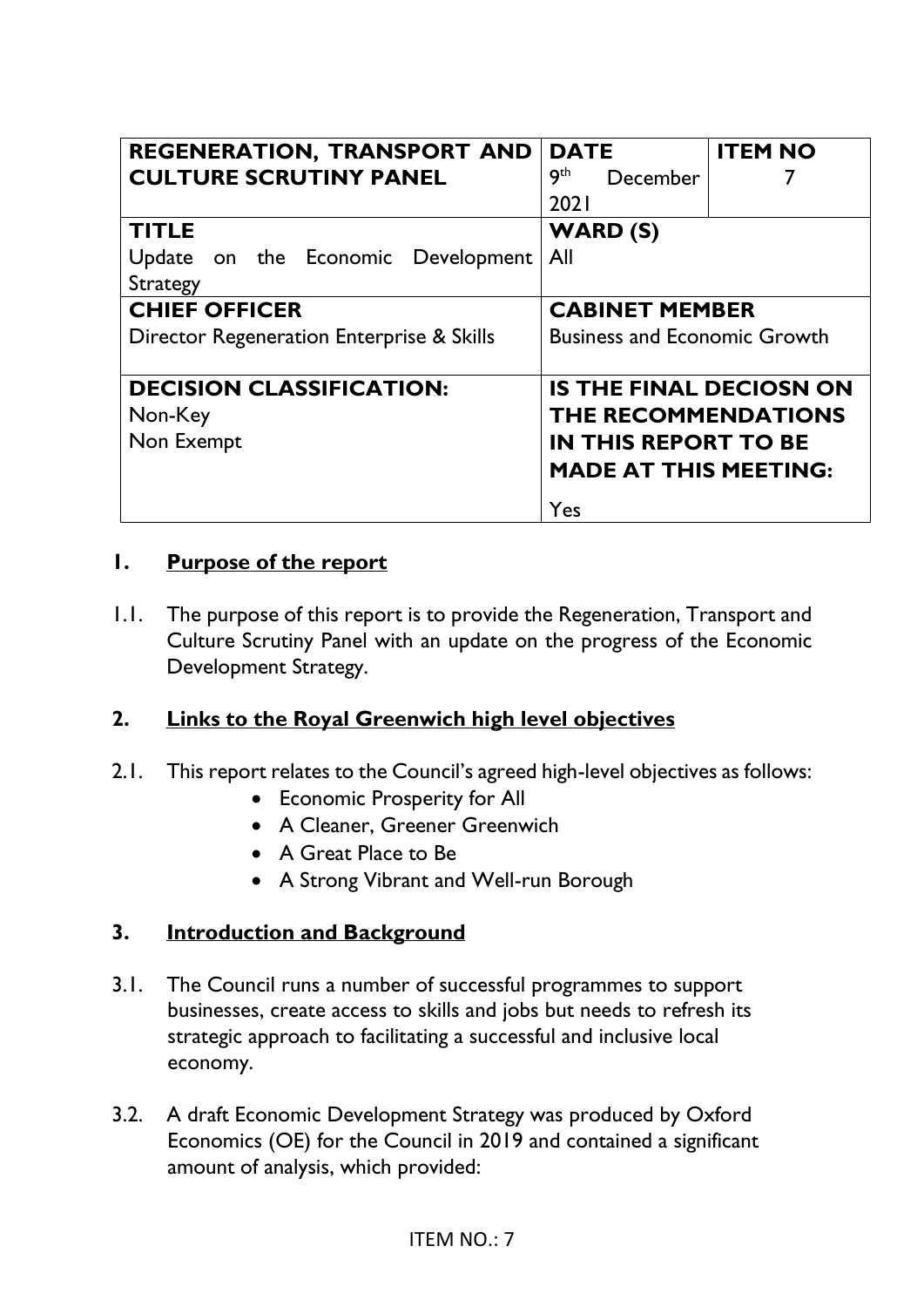- (a) information on the local economy identifying strengths, weaknesses and opportunities for future growth based on borough's key assets and its unique selling points
- (b) feedback to inform the Council's vision for the local economy
- (c) identification of key priorities and actions to be developed with stakeholders and partners
- 3.3. The work included a baseline analysis of economic data along with forecasts and projections, and SWOT analysis to inform the development of priorities. OE undertook interviews with key stakeholders and carried out internal consultation with some members and officers. A draft document was produced for further consultation with wider external and internal stakeholders.

#### **4. Reasons for a new Economic Development Strategy**

- 4.1. The draft document obviously did not reference COVID-19 and its impact which has clearly changed the context of this work. Pre-existing inequalities have been further exposed and exacerbated as a result of the pandemic. The current and ongoing impacts of Brexit and the sudden acceleration in the pace of previously predicted digital and artificial intelligence trends in the economy are impacting now and will continue to affect business, jobs and skills. Such changes will also have a place-based consequences in town centres and high streets which were already struggling with online competition.
- 4.2. In this context, along with other partners, we need utilise existing analysis and work but also update that information and review the position of Greenwich's local economy in partnership with our stakeholders and communities. We need to position Greenwich for recovery and inclusive growth in a way that takes into account the significant changes that have taken place in the last two years as well as have a focus on the medium to long term. To help us shape our strategy we are drawing on key emerging strategies and programmes such as the commitments the Council has made to a achieve a carbon neutral economy and the recent commitment to develop a community wealth building approach.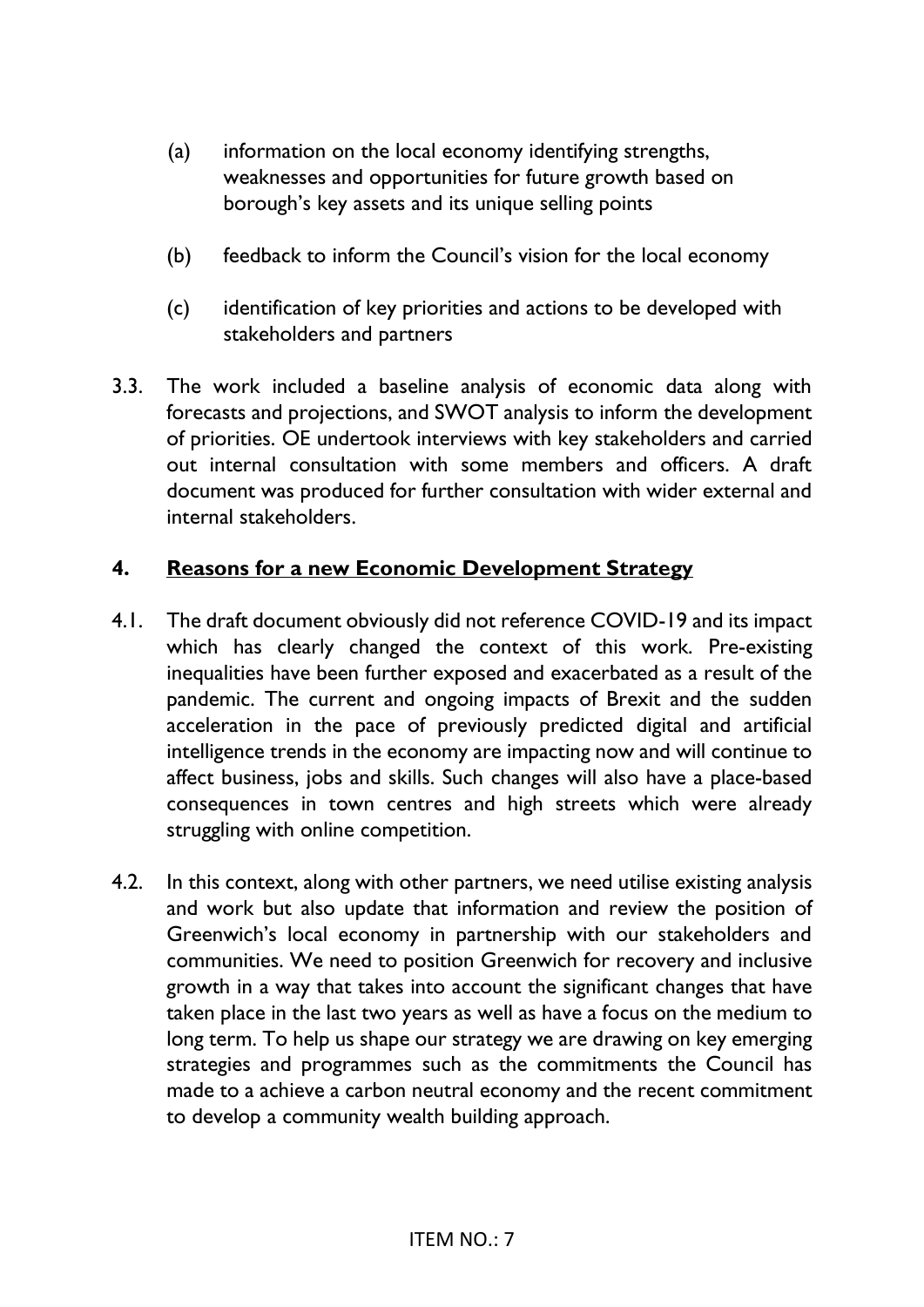- 4.3. Apart from supporting recovery and stimulating good growth and good work, supporting business and skills development for all, we want to ensure we are taking and able to take full advantage of emerging funding opportunities at a regional and national level. We want this work to feed into the wider corporate recovery and renewal planning work which will set out our long-term vision and help deliver our objectives as a Borough for the next 4 years.
- 4.4. Over the past 12 months Members and officers have been working at Pan London and sub-regional level to align short to medium term economic recovery priorities that are best delivered collaboratively and to identify those areas where individual boroughs are best placed to this take recovery priorities forward.
- 4.5. As part of this collaboration various pieces of research have been commissioned to inform wider London recovery working including London's economic recovery: building sustainable renewal - An economic *framework for London Council's - April 2021 Metro-Dynamics*. Based on this analysis the GLA and London Councils developed and agreed *An Economic Recovery Framework for London – November 2021 (link [to full document here\)](https://www.londoncouncils.gov.uk/our-key-themes/economic-development/economic-recovery-framework-london).* The framework sets out the role of the partners engaged in supporting recovery: the GLA Group, Sub-Regions; Boroughs; Central Government; Major Institutions and Business. For example, the Boroughs' role in economic recovery includes delivering employment and skills services, supporting business, and facilitating space for business, encouraging digital infrastructure, supporting high growth cluster development and the nighttime economy.
- 4.6. Securing job opportunities from decarbonisation is being explored at Borough, Sub-regional and London levels. The developing strategy will need to be mindful of green economy opportunities and challenges as analysed within *Green Jobs and Skills in London: Cross London Report 28/10/21 (link to full [document here\)](http://wpieconomics.com/site/wp-content/uploads/2021/10/Green-Jobs-and-Skills-in-London-Final-Report-1.pdf)* and other emerging work on promoting a green economy.

# **5. Developing the Strategy**

5.1. Work is now underway to update analysis and in particular to reflect the very different economic conditions, resulting from the pandemic and other factors, as well as set out priorities and actions that create opportunities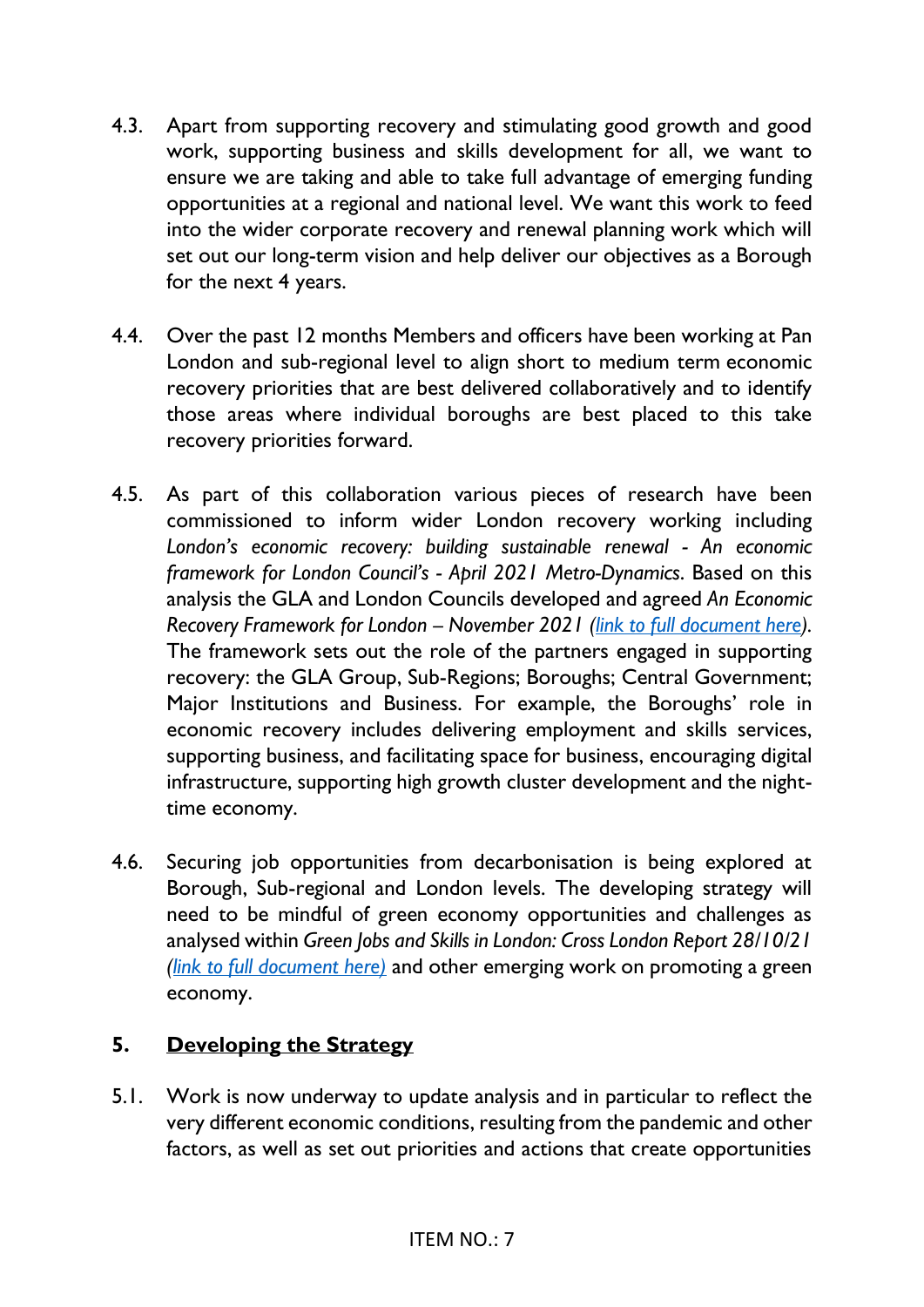for people, businesses, places and communities to grow in an inclusive and sustainable way.

- 5.2. The Council has appointed the Centre for Local Economic Strategies (CLES), to work with the Council and its partners to develop a Community Wealth Building Strategy (CWB) for the borough. CLES are specialists with particular expertise in community wealth building, working with a range of public and private sector organisations. The Council is aware that many partners are doing a considerable amount of work already which contributes directly to the community wealth building agenda in the borough, and partner institutions are key to taking this collaborative work forward. The CWB strategy will identify short term as well as medium term actions that are particular to Greenwich.
- 5.3. Particular policy priorities for the CWB review and development are:
	- Using CWB to grow an inclusive economy, cultivating a fair and just labour market
	- Using CWB to respond to climate emergency and create the conditions to enable a more sustainable local economy
	- Using CWB to support local businesses by securing social value from the spending locally from the council and anchor institutions
	- Devising a suite of metrics that help to measures success against these aspiration
- 5.4. This work is underway and given the timescales for completion (March 2022) this work will support the development for the Economic Development Strategy. Developing an approach to supporting CWB will help to provide guiding principles to underpin the development of an inclusive strategy.
- 5.5. As this work develops, a clear focus is emerging, in terms of Greening the Greenwich Economy, with actions to deliver on the council's Carbon Neutral Plan and Community Wealth building agenda referred to above (Para.s 5.1- 5.3 refers).
- 5.6. The Economic Development Strategy will seek to align the local economic recovery priorities with those set out by the nine recovery missions developed by the Mayor's London Recovery Board which include: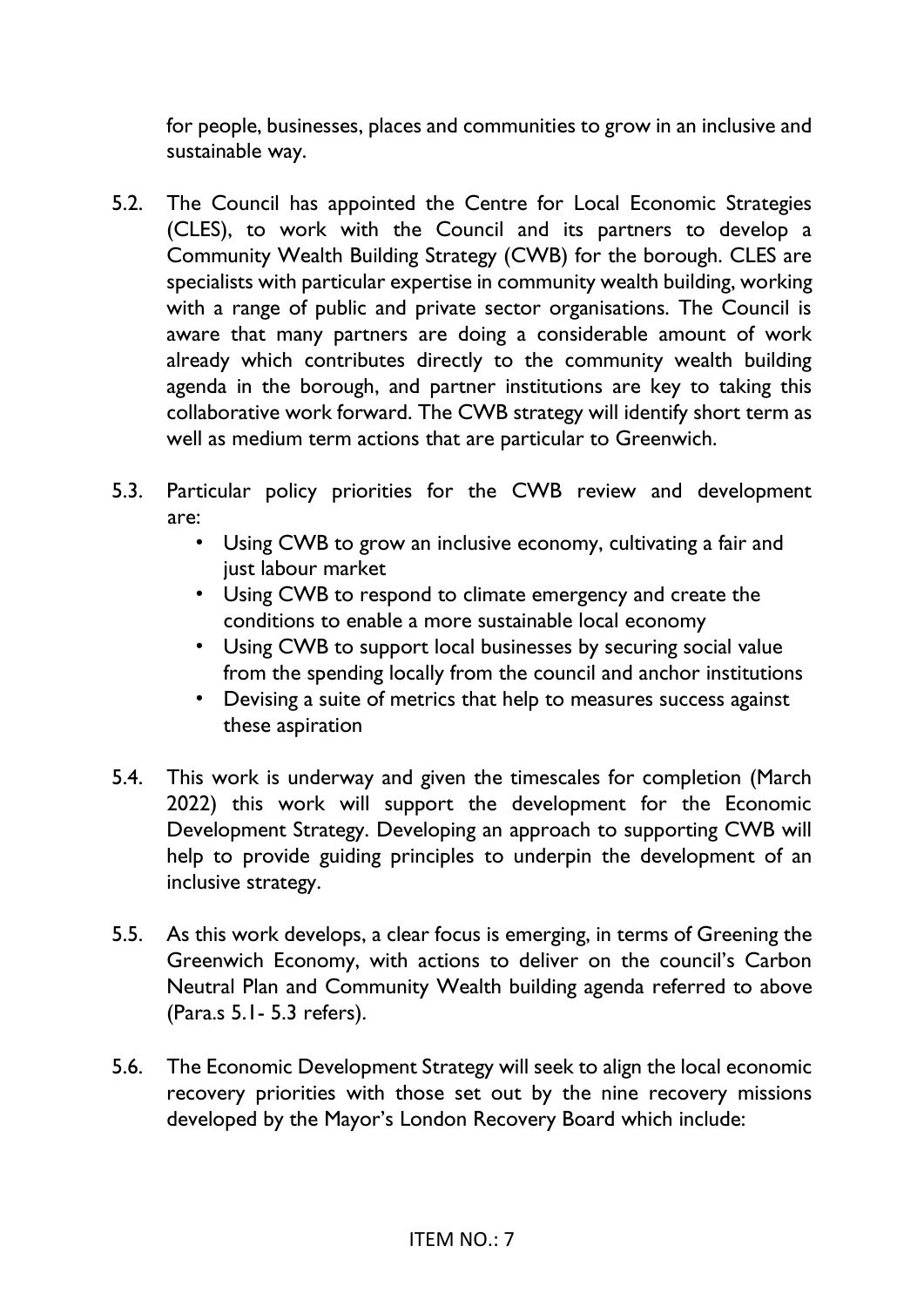- **A Green New Deal** Tackle the climate and ecological emergencies and improve air quality by doubling the size of London's green economy by 2030 to accelerate job creation for all.
- **A Robust Safety Net** By 2025, every Londoner is able to access the support they need to prevent financial hardship.
- **High Streets for All** Deliver enhanced public spaces and exciting new uses for underused high street buildings in every Borough by 2025, working with London's diverse communities.
- **Helping Londoners into Good Work** Support Londoners into good jobs with a focus on sectors key to London's recovery. • Mental Health and Wellbeing - By 2025 London will have a quarter of a million wellbeing ambassadors, supporting Londoners where they live, work and play.
- 5.7. To frame lines of inquiry we have adopted a structure to review the local economy with stakeholders:

| People                                                                          | Place                                   | Innovation                                            | <b>Sectors</b>                                                     |
|---------------------------------------------------------------------------------|-----------------------------------------|-------------------------------------------------------|--------------------------------------------------------------------|
| The people aspects of<br>our economy                                            | The place aspects of<br>our economy     | What we do to<br>promote innovation in<br>our economy | How we understand<br>and want to grow<br>sectors of our<br>economy |
| Jobs and Employment<br>(inclusive labour<br>market)                             | Infrastructure<br>(including transport) | <b>Business Support and</b><br>Workspace              | Green Economy                                                      |
| Supporting residents<br>to improve skills to<br>access new and<br>emerging jobs | <b>High Streets</b>                     | Innovation Incentives                                 | Tourism / Visitor<br>Economy - Culture &<br>Creative Industry      |
|                                                                                 | <b>New Developments</b>                 | <b>Community Wealth</b><br><b>Building</b>            | <b>Health &amp; Social Care</b>                                    |
|                                                                                 | Home and Office<br>Working              |                                                       | Others identified<br>through evidence                              |

# **6. Progress in Developing the Strategy to Date**

- 6.1. Specific progress to date on the development of the strategy can be summarised as follows:
	- Joint work has been planned to ensure that the emerging strategy aligns with the Community Wealth Building Initiative work, the Council's Carbon Neutral commitment to supporting and growing a green economy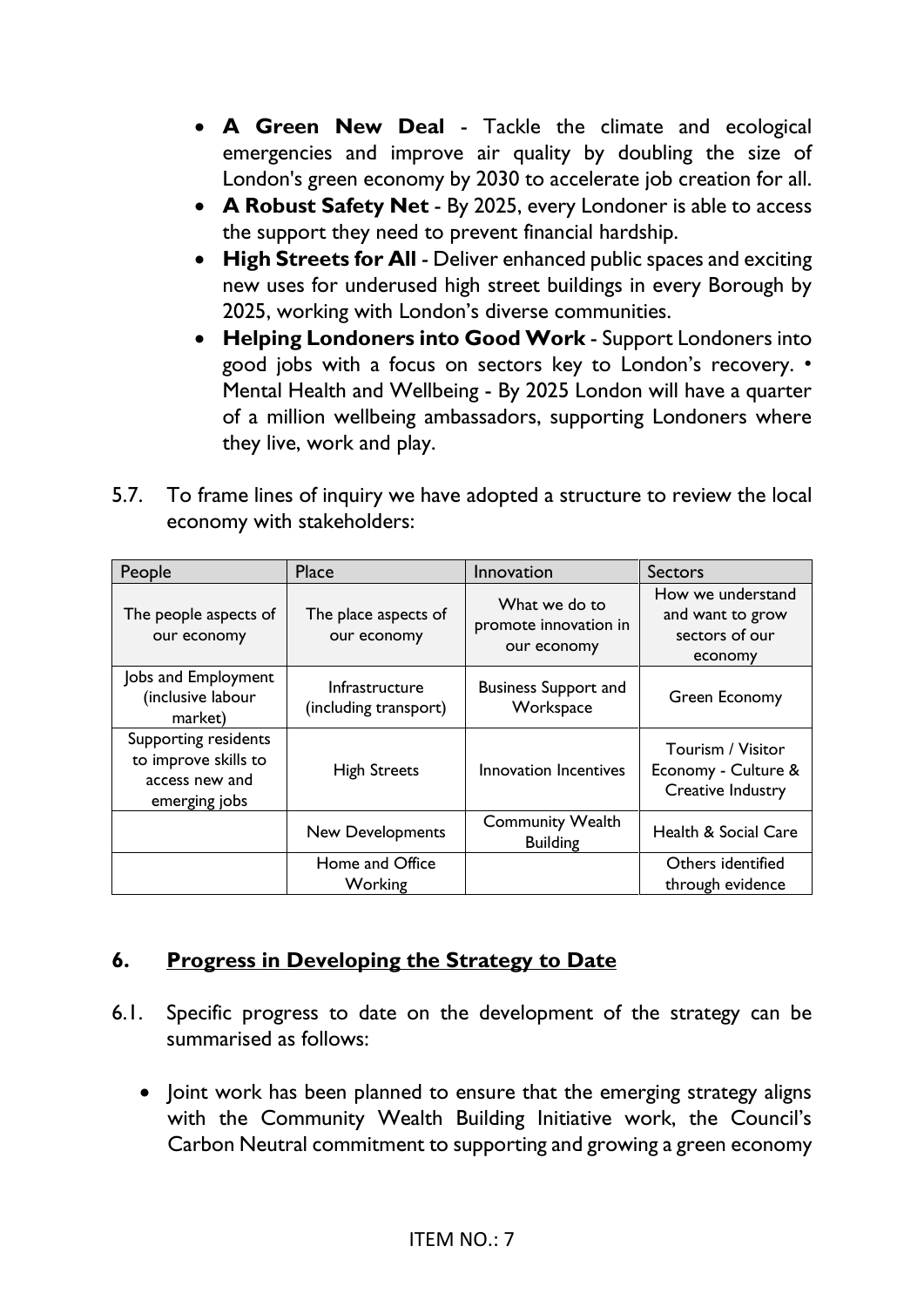(specifically in terms of business growth and reorientation, skills and employment) and other emerging strategies

- We are currently negotiating with NEF, with a view to commissioning them, subject to contract, to support us in developing the strategy
- Regular progress meetings will be arranged to drive forward the production of the strategy and the stakeholder engagement
- An outline programme for the development of the strategy is contained in Section 5 below

# **7. Economic Development Strategy Outline Programme**

7.1. The programme below is indicative and being discussed in detail with NEF and other key stakeholders.

| <b>PHASE</b>   | <b>Date</b>       | Lead            | <b>Activity &amp; Governance</b>                                      |
|----------------|-------------------|-----------------|-----------------------------------------------------------------------|
| <b>Phase I</b> | November          | RBG&            | <b>Review Scope of EDS</b>                                            |
|                | 2021              | <b>NEF</b>      | Confirm Programme                                                     |
|                |                   |                 | <b>Establish Key Principles</b>                                       |
|                |                   |                 | Review of existing strategy/programmes (GLA, LC, Sub-                 |
|                |                   |                 | Regional and Borough with National)                                   |
|                |                   |                 | Set up working groups                                                 |
|                |                   |                 | Appoint and brief new Interim Head of Economic                        |
|                |                   |                 | Development                                                           |
|                |                   |                 | Brief lead Cabinet Member on EDS Programme                            |
|                |                   |                 | Brief Scrutiny on EDS Programme (for information) by                  |
|                |                   |                 | 22/11/21                                                              |
|                |                   |                 | Meet key corporate stakeholders and HEI Sector (with                  |
|                |                   |                 | <b>NEF Support)</b>                                                   |
|                |                   |                 | Conduct fortnightly progress meetings                                 |
| Phase 2        | December          | RBG&            | <b>Stakeholder Workshops</b>                                          |
|                | 2021/January      | <b>NEF</b>      | <b>Shortlist Priorities</b>                                           |
|                | 2022              |                 | Mapping and engagement of existing and potential                      |
|                |                   |                 | partners/groups that can help deliver the EDS                         |
|                |                   |                 | Brief Regeneration, Transport & Enterprise Scrutiny Panel<br>13/12/21 |
|                |                   |                 | Review emerging Community Wealth Building, Carbon                     |
|                |                   |                 | Neutral and other emerging strategy alignment                         |
|                |                   |                 | Conduct fortnightly progress meetings                                 |
| Phase 3        | February-         | <b>RBG&amp;</b> | Workshop with Stakeholders to sense test collated                     |
|                | <b>March 2022</b> | <b>NEF</b>      | analysis, emerging priorities and review priorities                   |
|                |                   |                 | Produce Outline of EDS to indicate key priorities and                 |
|                |                   |                 | direction of travel to inform the Report to Cabinet, March            |
|                |                   |                 | 16/03/21                                                              |
|                |                   |                 | Seek Cabinet Approval to direction of travel                          |
|                |                   |                 | Develop infographics and maps to enhance messaging                    |
|                |                   |                 | Commission visuals and case studies/show pieces                       |
|                |                   |                 | Conduct fortnightly progress meetings                                 |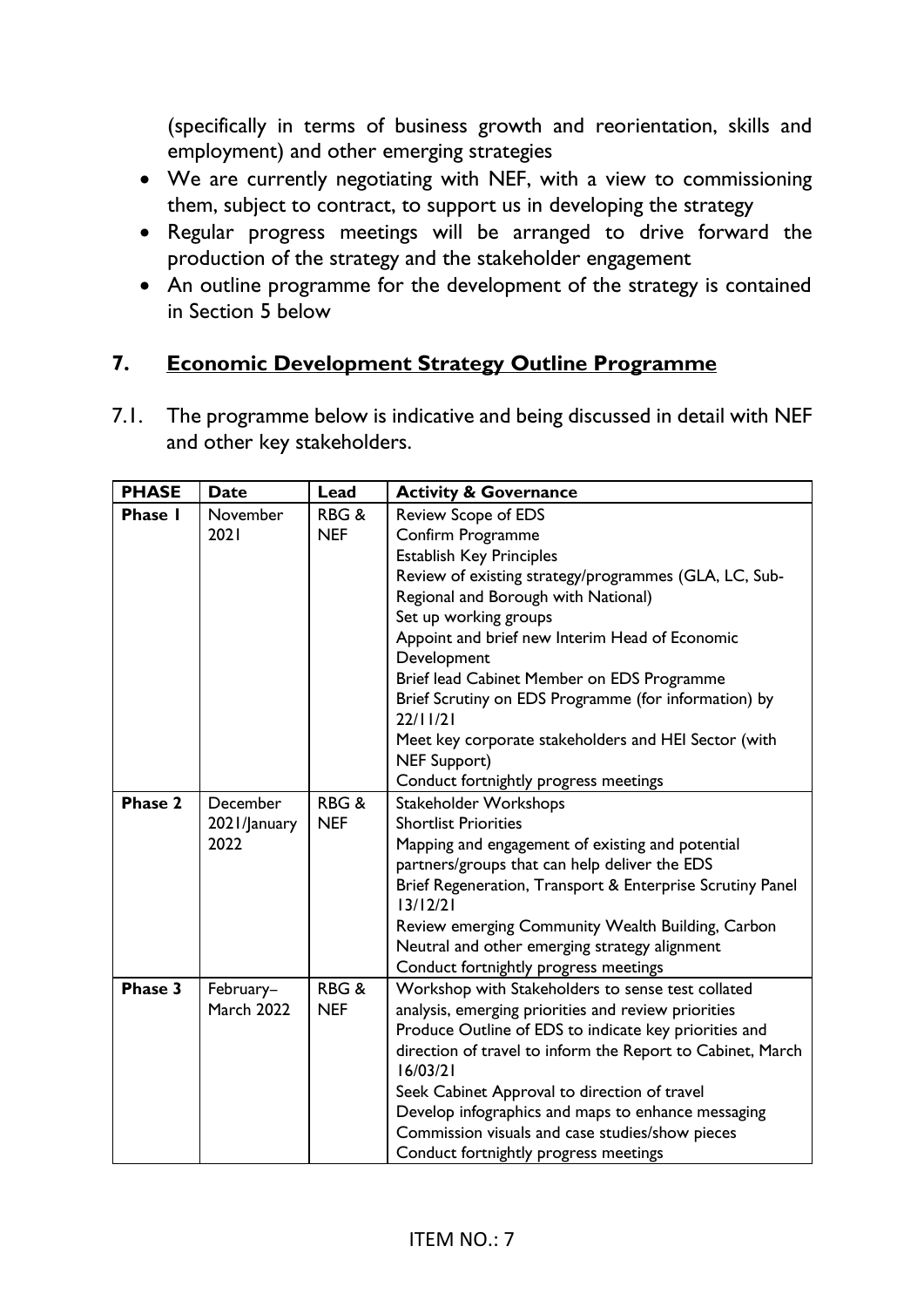| Phase 4 | March - May | RBG &      | Policy Labs and Action Planning                          |
|---------|-------------|------------|----------------------------------------------------------|
|         | 2022        | <b>NEF</b> | Production of Final Report by NEF                        |
|         |             |            | Develop infographics and maps to enhance messaging       |
|         |             |            | Produce visuals and case studies/show pieces             |
|         |             |            | Conduct fortnightly progress meetings                    |
|         |             |            | Seek Cabinet approval to adoption of strategy (June 2022 |
|         |             |            | - date to be advised)                                    |

#### **8. Available Options**

8.1. Not applicable because this is an update report.

#### **9. Preferred Option**

9.1. Not applicable because this is an update report.

#### **10. Reasons for Recommendations**

10.1. Not applicable because this is an update report.

#### **11. Consultation Results**

11.1. Not applicable because this is an update report but the proposed consultation with stakeholders is key to development of the strategy and Members will be advised of stakeholder feedback.

# **12. Cross-Cutting Issues and Implications**

| <b>Issue</b>           | <b>Implications</b>                    | <b>Sign-off</b> |
|------------------------|----------------------------------------|-----------------|
| <b>Legal including</b> | The report asks the Panel to note      | Azuka Onuorah   |
| Human Rights Act       | the progress of the Council's          | Head of Legal   |
|                        | Economic Development Strategy. No      | Services 18th   |
|                        | legal issues arise.                    | November        |
|                        |                                        | 2021            |
| <b>Finance and</b>     | The report asks the Panel to note      | Joanne Stark    |
| other resources        | the progress of the Council's          | Heads of        |
|                        | Economic Development Strategy.         | Accounting &    |
|                        |                                        | <b>Business</b> |
|                        | There are no direct financial          | Change          |
|                        | implications arising from this report. | 18.11.21        |
|                        | Any decisions taken as part of the     |                 |
|                        | EDF would be subject to separate       |                 |
|                        | reporting and financial consideration. |                 |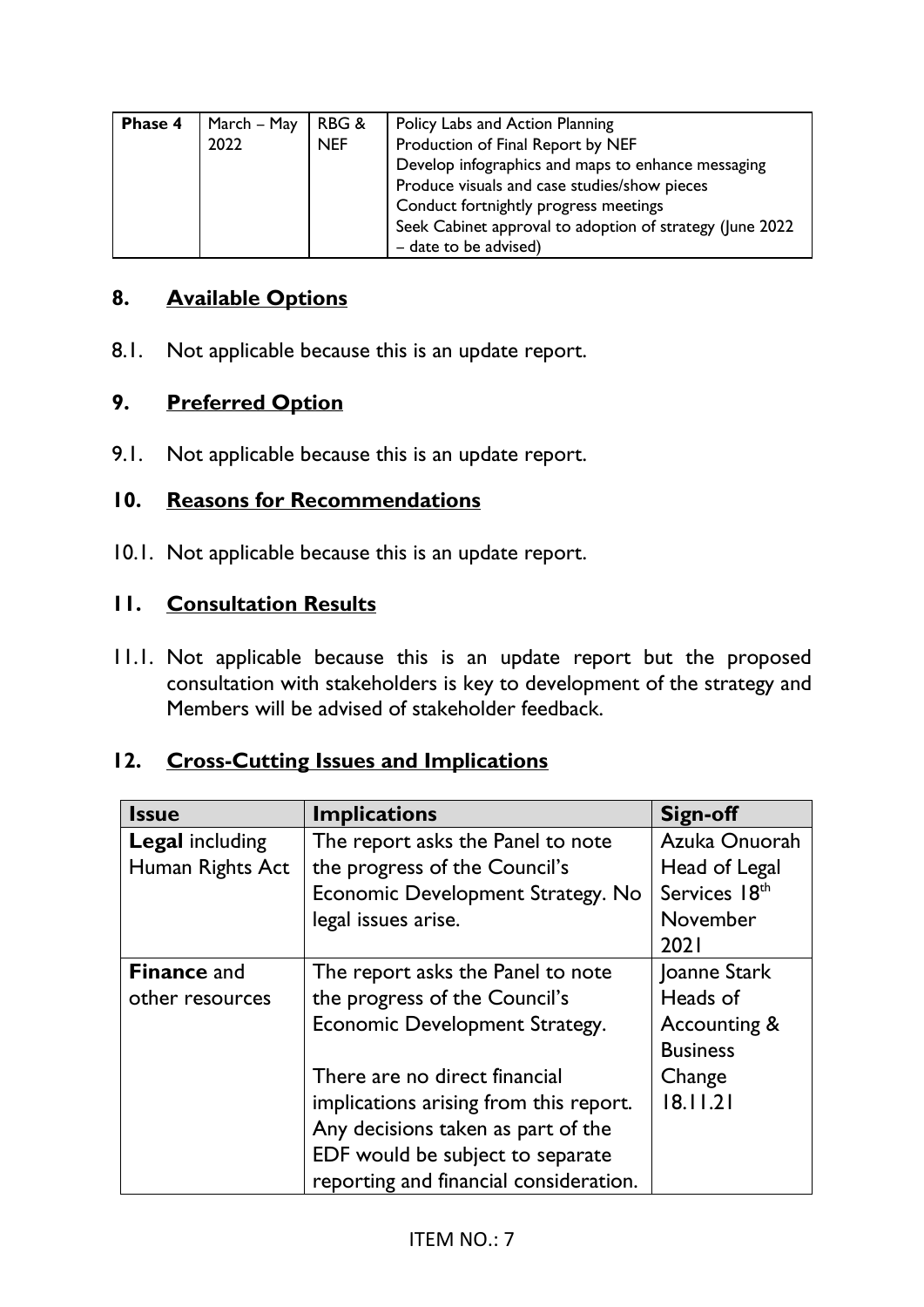| <b>Equalities</b> | There are no equalities implications<br>arising directly from this report,<br>however, the strategic planning work<br>to develop this inclusive strategy will<br>include measures to ensure people<br>with protected characteristics benefit<br>equally and are supported by the<br>strategy and resulting action plan                                                                      | Judy Flight -<br>Interim Head of<br>Economic<br>Development<br>18/11/21 |
|-------------------|---------------------------------------------------------------------------------------------------------------------------------------------------------------------------------------------------------------------------------------------------------------------------------------------------------------------------------------------------------------------------------------------|-------------------------------------------------------------------------|
| Climate change    | The strategy will contribute to the<br>Carbon Neutral Plan by contributing<br>towards programmes to "build"<br>businesses that create local<br>renewable energy cap", encouraging<br>a circular local economy and<br>facilitating wider social change<br>ensuring that the actions arising from<br>the strategy promote the objectives<br>of the Council's Carbon Neutral Plan<br>2021-2030 | Judy Flight -<br>Interim Head of<br>Economic<br>Development<br>18/11/21 |

# **13. Report Appendices**

- 13.1. The following documents are to be published with and form part of the report:
	- Appendix A: An Economic Recovery Framework for London November 2021
	- Appendix B: Green Jobs and Skills in London: Cross London Report 28/10/21

|         | Report Author: Judy Flight – Interim Head of Economic Development |
|---------|-------------------------------------------------------------------|
| Tel No. | 020 8921 2129                                                     |
| Email.  | Judy.Flight@royalgreenwich.gov.uk                                 |
|         |                                                                   |

| Reporting to: | Michelle Rankin, AD for Business Employment & Skills |
|---------------|------------------------------------------------------|
| Tel No.       | 020 8921 3906                                        |
| Email.        | Michelle.Rankin@royalgreenwich.gov.uk                |